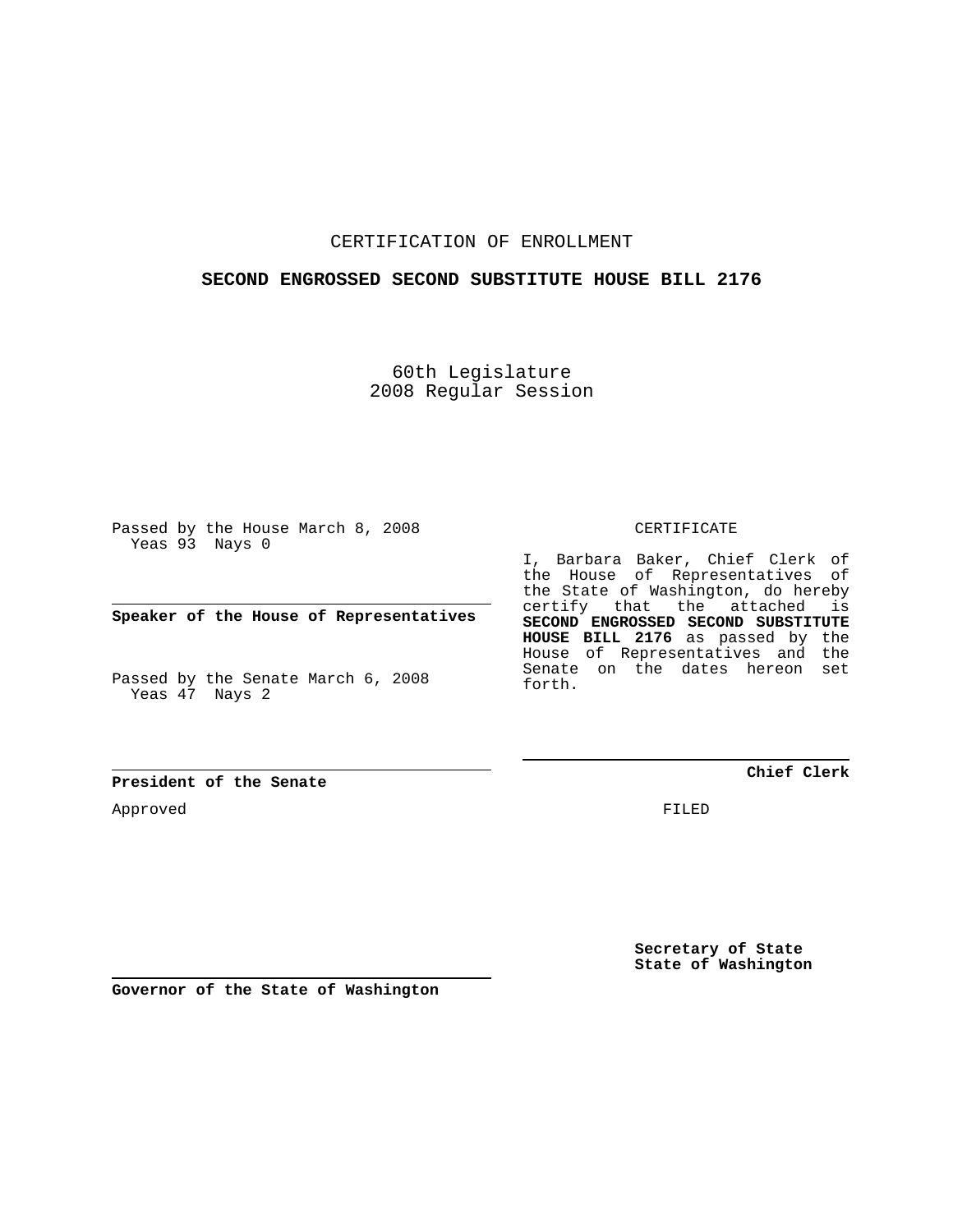## **SECOND ENGROSSED SECOND SUBSTITUTE HOUSE BILL 2176** \_\_\_\_\_\_\_\_\_\_\_\_\_\_\_\_\_\_\_\_\_\_\_\_\_\_\_\_\_\_\_\_\_\_\_\_\_\_\_\_\_\_\_\_\_

\_\_\_\_\_\_\_\_\_\_\_\_\_\_\_\_\_\_\_\_\_\_\_\_\_\_\_\_\_\_\_\_\_\_\_\_\_\_\_\_\_\_\_\_\_

AS AMENDED BY THE SENATE

Passed Legislature - 2008 Regular Session

## **State of Washington 60th Legislature 2008 Regular Session**

**By** House Committee on Appropriations (originally sponsored by Representatives Lantz, Warnick, Pedersen, Ross, Hasegawa, Kenney, Santos and Goodman)

READ FIRST TIME 3/5/07.

 AN ACT Relating to interpreter services; amending RCW 2.42.120, 2.43.040, and 2.56.030; and adding a new section to chapter 2.43 RCW.

BE IT ENACTED BY THE LEGISLATURE OF THE STATE OF WASHINGTON:

 NEW SECTION. **Sec. 1.** A new section is added to chapter 2.43 RCW to read as follows:

 (1) Each trial court organized under this title and Titles 3 and 35 RCW must develop a written language assistance plan to provide a framework for the provision of interpreter services for non-English- speaking persons accessing the court system in both civil and criminal legal matters. The language assistance plan must include, at a minimum, provisions addressing the following:

 (a) Procedures to identify and assess the language needs of non-English-speaking persons using the court system;

 (b) Procedures for the appointment of interpreters as required under RCW 2.43.030. Such procedures shall not require the non-English- speaking person to make the arrangements for the interpreter to appear in court;

(c) Procedures for notifying court users of the right to and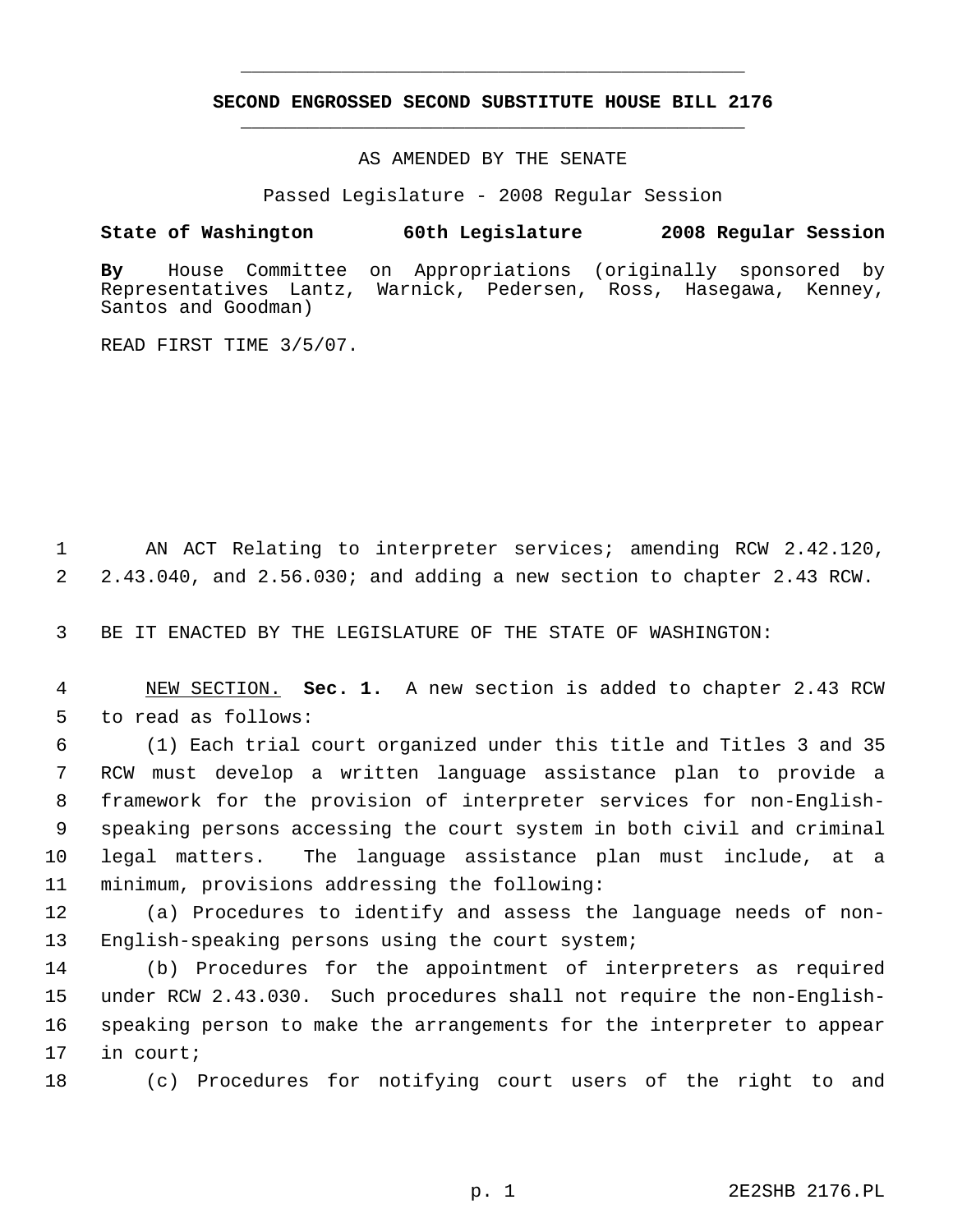availability of interpreter services. Such information shall be prominently displayed in the courthouse in the five foreign languages that census data indicates are predominate in the jurisdiction;

 (d) A process for providing timely communication with non-English speakers by all court employees who have regular contact with the public and meaningful access to court services, including access to services provided by the clerk's office;

 (e) Procedures for evaluating the need for translation of written materials, prioritizing those translation needs, and translating the highest priority materials. These procedures should take into account the frequency of use of forms by the language group, and the cost of 12 orally interpreting the forms;

 (f) A process for requiring and providing training to judges, court clerks, and other court staff on the requirements of the language assistance plan and how to effectively access and work with interpreters; and

 (g) A process for ongoing evaluation of the language assistance plan and monitoring of the implementation of the language assistance plan.

 (2) Each court, when developing its language assistance plan, must consult with judges, court administrators and court clerks, interpreters, and members of the community, such as domestic violence organizations, pro bono programs, courthouse facilitators, legal services programs, and/or other community groups whose members speak a language other than English.

 (3) Each court must provide a copy of its language assistance plan to the interpreter commission established by supreme court rule for approval prior to receiving state reimbursement for interpreter costs under this chapter.

 (4) Each court receiving reimbursement for interpreter costs under RCW 2.42.120 or 2.43.040 must provide to the administrative office of the courts by November 15, 2009, a report detailing an assessment of the need for interpreter services for non-English speakers in court-mandated classes or programs, the extent to which interpreter services are currently available for court-mandated classes or programs, and the resources that would be required to ensure that interpreters are provided to non-English speakers in court-mandated classes or programs. The report shall also include the amounts spent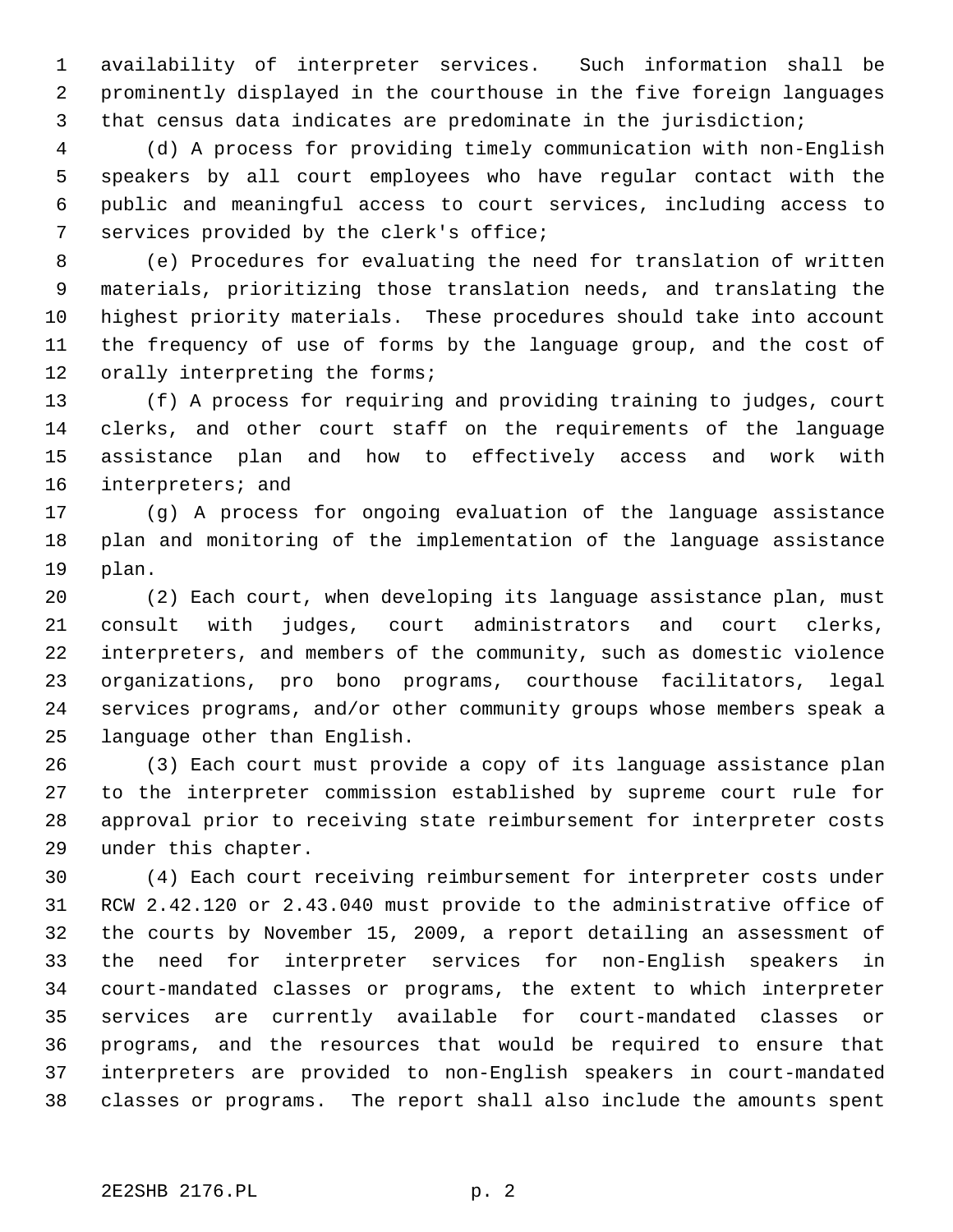annually on interpreter services for fiscal years 2005, 2006, 2007, 2008, and 2009. The administrative office of the courts shall compile these reports and provide them along with the specific reimbursements provided, by court and fiscal year, to the appropriate committees of the legislature by December 15, 2009.

 **Sec. 2.** RCW 2.42.120 and 1985 c 389 s 12 are each amended to read as follows:

 (1) If a hearing impaired person is a party or witness at any stage of a judicial or quasi-judicial proceeding in the state or in a political subdivision, including but not limited to civil and criminal court proceedings, grand jury proceedings, proceedings before a magistrate, juvenile proceedings, adoption proceedings, mental health commitment proceedings, and any proceeding in which a hearing impaired person may be subject to confinement or criminal sanction, the appointing authority shall appoint and pay for a qualified interpreter to interpret the proceedings.

 (2) If the parent, guardian, or custodian of a juvenile brought before a court is hearing impaired, the appointing authority shall appoint and pay for a qualified interpreter to interpret the proceedings.

 (3) If a hearing impaired person participates in a program or activity ordered by a court as part of the sentence or order of disposition, required as part of a diversion agreement or deferred prosecution program, or required as a condition of probation or parole, the appointing authority shall appoint and pay for a qualified interpreter to interpret exchange of information during the program or activity.

 (4) If a law enforcement agency conducts a criminal investigation involving the interviewing of a hearing impaired person, whether as a victim, witness, or suspect, the appointing authority shall appoint and pay for a qualified interpreter throughout the investigation. Whenever a law enforcement agency conducts a criminal investigation involving the interviewing of a minor child whose parent, guardian, or custodian is hearing impaired, whether as a victim, witness, or suspect, the appointing authority shall appoint and pay for a qualified interpreter throughout the investigation. No employee of the law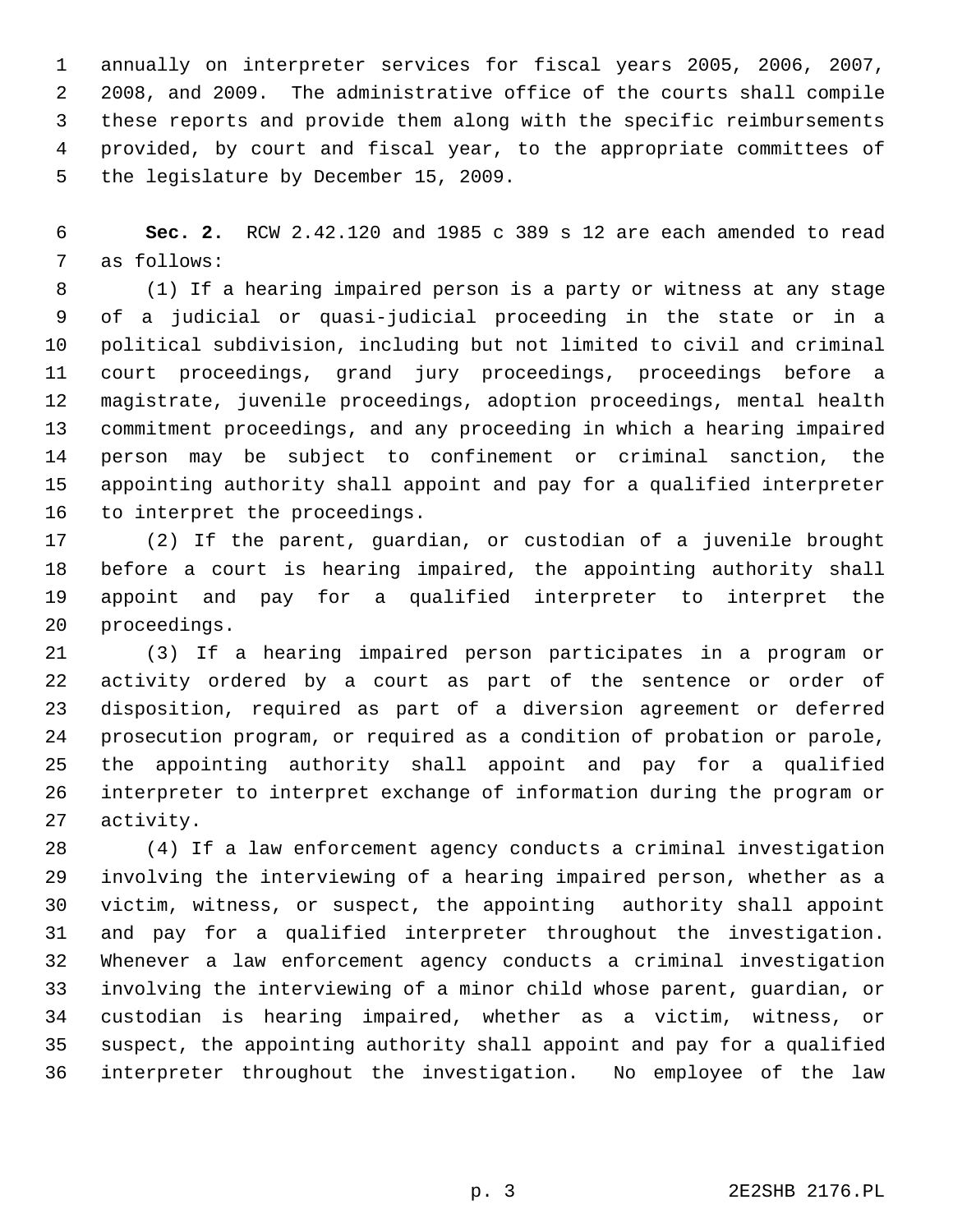enforcement agency who has responsibilities other than interpreting may be appointed as the qualified interpreter.

 (5) If a hearing impaired person is arrested for an alleged violation of a criminal law the arresting officer or the officer's supervisor shall, at the earliest possible time, procure and arrange payment for a qualified interpreter for any notification of rights, warning, interrogation, or taking of a statement. No employee of the law enforcement agency who has responsibilities other than interpreting may be appointed as the qualified interpreter.

 (6) Where it is the policy and practice of a court of this state or of a political subdivision to appoint and pay counsel for persons who are indigent, the appointing authority shall appoint and pay for a qualified interpreter for hearing impaired persons to facilitate communication with counsel in all phases of the preparation and presentation of the case.

 (7) Subject to the availability of funds specifically appropriated 17 therefor, the administrative office of the courts shall reimburse the 18 appointing authority for up to one-half of the payment to the interpreter where a qualified interpreter is appointed for a hearing 20 impaired person by a judicial officer in a proceeding before a court under subsection (1), (2), or (3) of this section in compliance with the provisions of RCW 2.42.130 and 2.42.170.

 **Sec. 3.** RCW 2.43.040 and 1989 c 358 s 4 are each amended to read as follows:

 (1) Interpreters appointed according to this chapter are entitled to a reasonable fee for their services and shall be reimbursed for actual expenses which are reasonable as provided in this section.

 (2) In all legal proceedings in which the non-English-speaking person is a party, or is subpoenaed or summoned by the appointing authority or is otherwise compelled by the appointing authority to appear, including criminal proceedings, grand jury proceedings, coroner's inquests, mental health commitment proceedings, and other legal proceedings initiated by agencies of government, the cost of providing the interpreter shall be borne by the governmental body initiating the legal proceedings.

 (3) In other legal proceedings, the cost of providing the interpreter shall be borne by the non-English-speaking person unless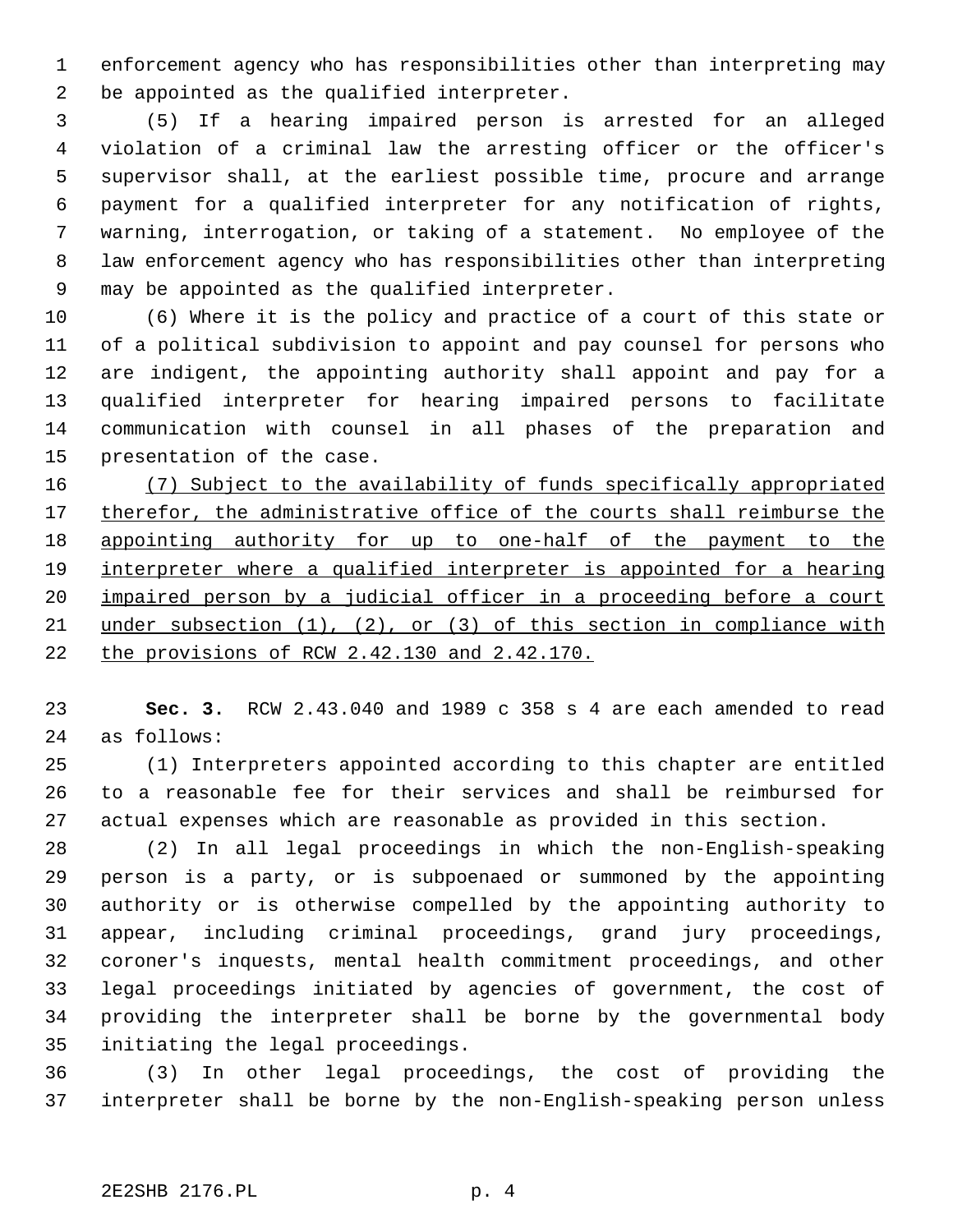such person is indigent according to adopted standards of the body. In such a case the cost shall be an administrative cost of the governmental body under the authority of which the legal proceeding is conducted.

 (4) The cost of providing the interpreter is a taxable cost of any proceeding in which costs ordinarily are taxed.

 (5) Subject to the availability of funds specifically appropriated therefor, the administrative office of the courts shall reimburse the 9 appointing authority for up to one-half of the payment to the interpreter where an interpreter is appointed by a judicial officer in a proceeding before a court at public expense and:

 (a) The interpreter appointed is an interpreter certified by the 13 administrative office of the courts or is a qualified interpreter registered by the administrative office of the courts in a noncertified 15 language, or where the necessary language is not certified or 16 registered, the interpreter has been qualified by the judicial officer 17 pursuant to this chapter;

 (b) The court conducting the legal proceeding has an approved language assistance plan that complies with section 1 of this act; and 20 (c) The fee paid to the interpreter for services is in accordance with standards established by the administrative office of the courts.

 **Sec. 4.** RCW 2.56.030 and 2007 c 496 s 302 are each amended to read as follows:

 The administrator for the courts shall, under the supervision and direction of the chief justice:

 (1) Examine the administrative methods and systems employed in the offices of the judges, clerks, stenographers, and employees of the courts and make recommendations, through the chief justice, for the improvement of the same;

 (2) Examine the state of the dockets of the courts and determine the need for assistance by any court;

 (3) Make recommendations to the chief justice relating to the assignment of judges where courts are in need of assistance and carry out the direction of the chief justice as to the assignments of judges to counties and districts where the courts are in need of assistance; (4) Collect and compile statistical and other data and make reports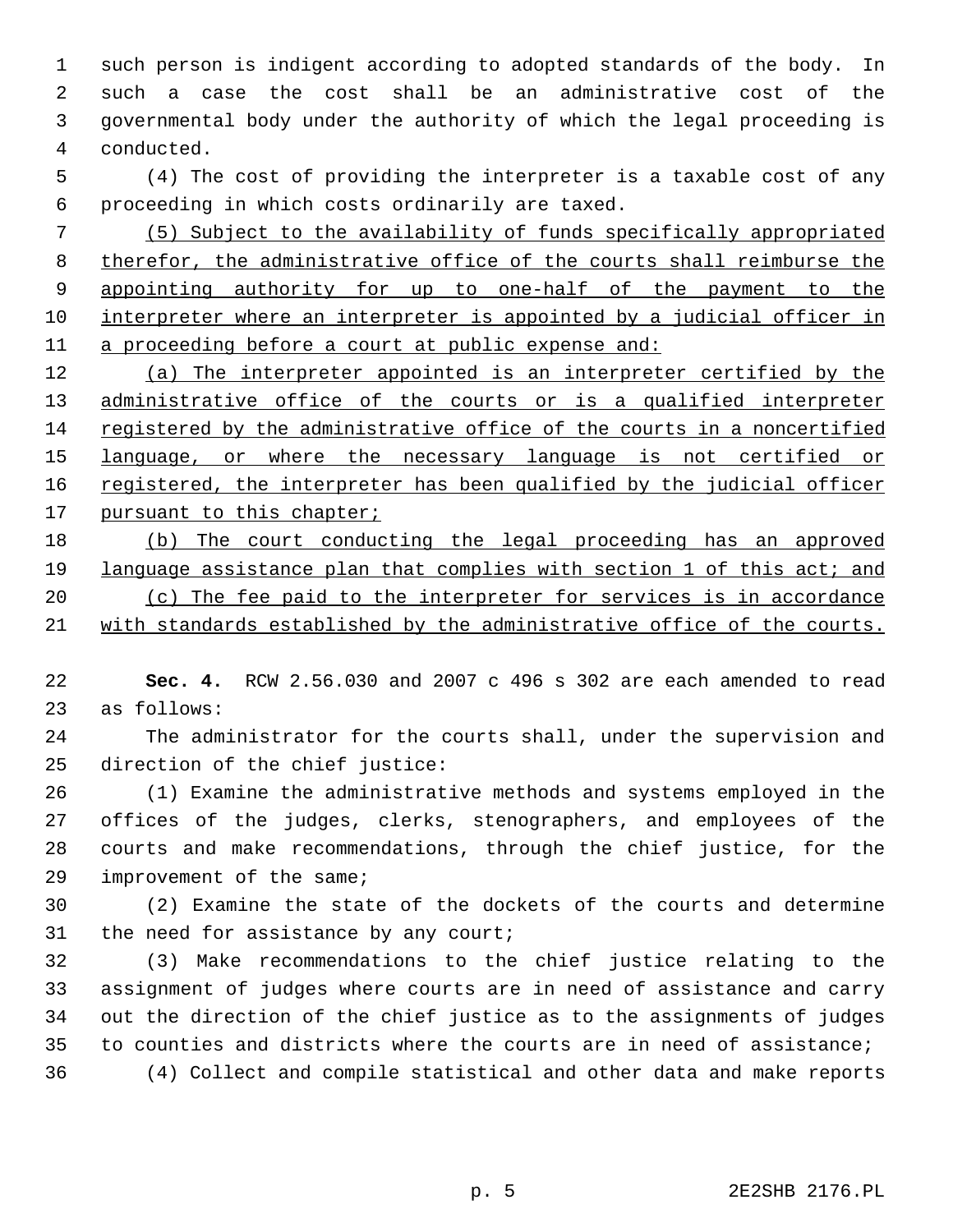of the business transacted by the courts and transmit the same to the chief justice to the end that proper action may be taken in respect thereto;

 (5) Prepare and submit budget estimates of state appropriations necessary for the maintenance and operation of the judicial system and make recommendations in respect thereto;

 (6) Collect statistical and other data and make reports relating to the expenditure of public moneys, state and local, for the maintenance and operation of the judicial system and the offices connected therewith;

 (7) Obtain reports from clerks of courts in accordance with law or rules adopted by the supreme court of this state on cases and other judicial business in which action has been delayed beyond periods of time specified by law or rules of court and make report thereof to supreme court of this state;

 (8) Act as secretary of the judicial conference referred to in RCW 2.56.060;

 (9) Submit annually, as of February 1st, to the chief justice, a report of the activities of the administrator's office for the preceding calendar year including activities related to courthouse security;

 (10) Administer programs and standards for the training and education of judicial personnel;

 (11) Examine the need for new superior court and district court judge positions under an objective workload analysis. The results of the objective workload analysis shall be reviewed by the board for judicial administration which shall make recommendations to the legislature. It is the intent of the legislature that an objective workload analysis become the basis for creating additional district and superior court positions, and recommendations should address that objective;

 (12) Provide staff to the judicial retirement account plan under chapter 2.14 RCW;

 (13) Attend to such other matters as may be assigned by the supreme court of this state;

 (14) Within available funds, develop a curriculum for a general understanding of child development, placement, and treatment resources, as well as specific legal skills and knowledge of relevant statutes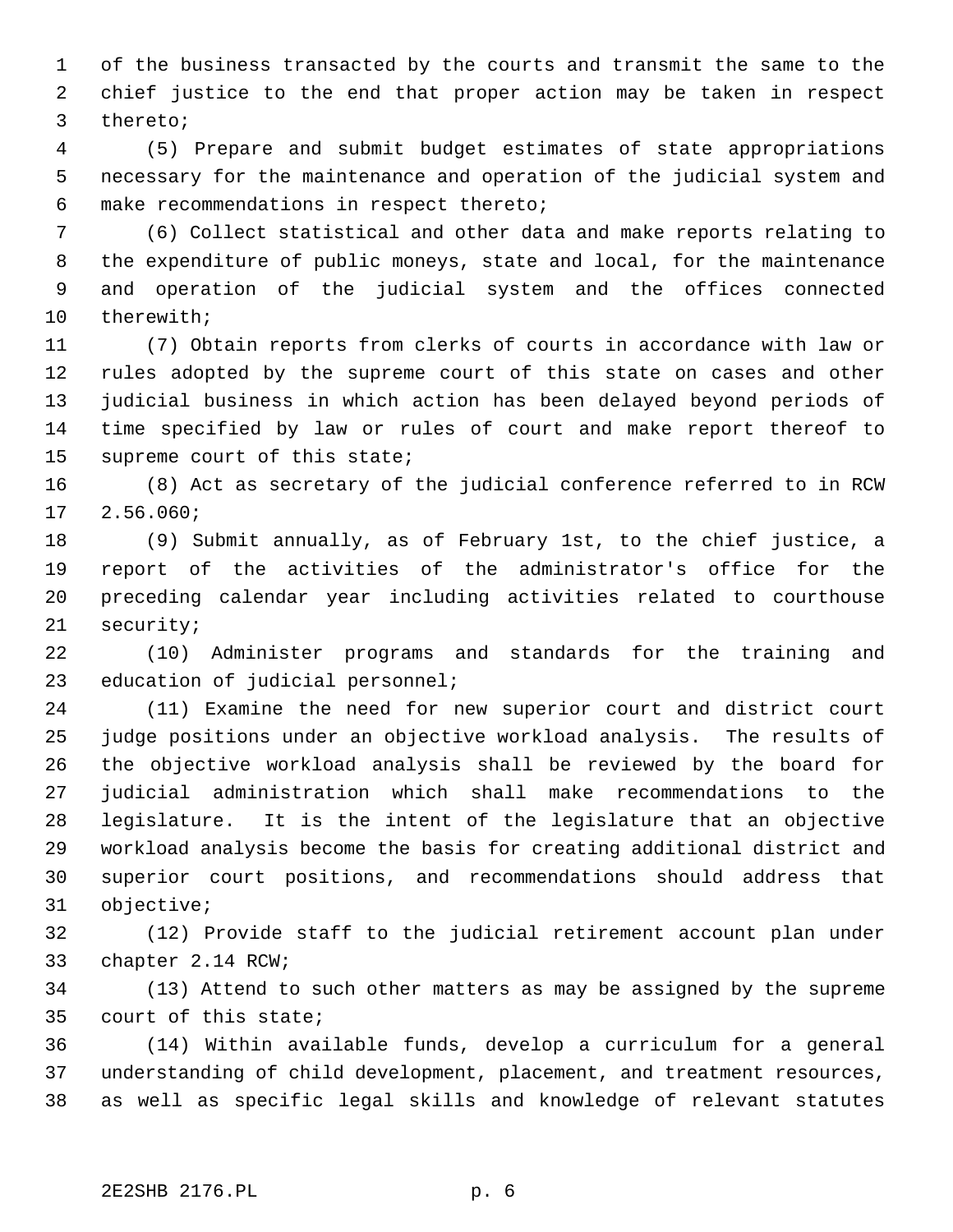including chapters 13.32A, 13.34, and 13.40 RCW, cases, court rules, interviewing skills, and special needs of the abused or neglected child. This curriculum shall be completed and made available to all juvenile court judges, court personnel, and service providers and be updated yearly to reflect changes in statutes, court rules, or case law;

 (15) Develop, in consultation with the entities set forth in RCW 2.56.150(3), a comprehensive statewide curriculum for persons who act as guardians ad litem under Title 13 or 26 RCW. The curriculum shall be made available July 1, 2008, and include specialty sections on child development, child sexual abuse, child physical abuse, child neglect, domestic violence, clinical and forensic investigative and interviewing techniques, family reconciliation and mediation services, and relevant statutory and legal requirements. The curriculum shall be made available to all superior court judges, court personnel, and all persons who act as guardians ad litem;

 (16) Develop a curriculum for a general understanding of crimes of malicious harassment, as well as specific legal skills and knowledge of RCW 9A.36.080, relevant cases, court rules, and the special needs of malicious harassment victims. This curriculum shall be made available to all superior court and court of appeals judges and to all justices 22 of the supreme court;

 (17) Develop, in consultation with the criminal justice training commission and the commissions established under chapters 43.113, 43.115, and 43.117 RCW, a curriculum for a general understanding of ethnic and cultural diversity and its implications for working with youth of color and their families. The curriculum shall be available to all superior court judges and court commissioners assigned to juvenile court, and other court personnel. Ethnic and cultural diversity training shall be provided annually so as to incorporate cultural sensitivity and awareness into the daily operation of juvenile courts statewide;

 (18) Authorize the use of closed circuit television and other electronic equipment in judicial proceedings. The administrator shall promulgate necessary standards and procedures and shall provide technical assistance to courts as required;

 (19) Develop a Washington family law handbook in accordance with RCW 2.56.180;